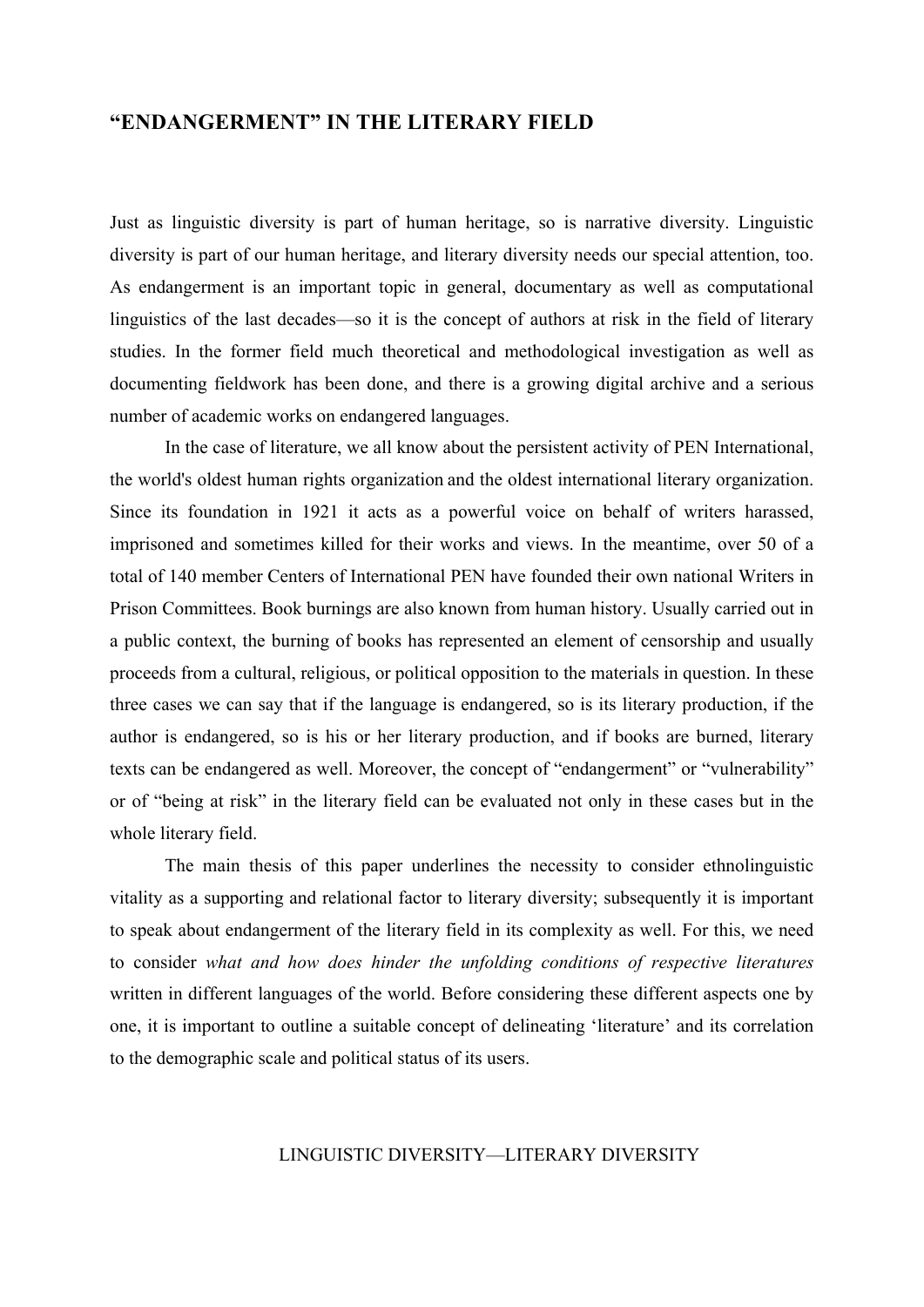Just as the umbrella term 'endangered languages' includes a wide variety of languages from being vulnerable through definitely, seriously or critically endangered languages until extinct, the umbrella term of 'endangered literature' could refer to all of those literary fields where total or partial vulnerability can be attested. In this sense the authors of *The Red Book of the Peoples of the Russian Empire* have aptly summed up not only the habitat, history, linguistic and demographic situation of about hundred ethnies which languages are endangered, but gave also a succinct overview of their literary histories (Kolga et al. 2001). The tendencies in these literary histories are often very similar to the developments of Nenets literature described in the following way:

For centuries the Nenets, as most northern peoples, have used pictographic writing. Special family signs called *tamga* were used to mark property. Attempts to establish a written language were made by the Orthodox missionaries. In the 1830s archimandrite Venyamin Smirnov published some religious texts. Spelling books were also introduced (e.g. by J. Sibirtsev, 1895), however, they had little lasting success. In 1932 the Nenets literary language was established on the basis of the Bolshaya Zemlya vernacular (one of the Central vernaculars), using the Latin alphabet. A spelling book *adei vada* ('New World'), a reader, an arithmetic book and school glossaries were published, and a number of political writings and sketches of everyday life translated from Russian. In 1937 a transition to the Russian alphabet was made and since then there has also been partial compliance with Russian orthography.

Until recently the publishing output has consisted mainly of new schoolbooks (textbooks for primary schools, etc.) as well as some fiction and stories of everyday life. The best known writers are Tyko Vylka (1886–1960), Ivan Istomin (b. 1917) Leonid Lepstui (b. 1932), and Vassili Ledkov (b. 1933). The only newspaper in Nenets, *Nyaryana Ngyrm* ('The Red North'), is published in Salekhard, the capital of the Yamal-Nenets Autonomous Region. Unfortunately, the quantity of literature published in Nenets is minimal and thus alongside the vast body of Russian work published, its influence is zero. (http://www.eki.ee/books/redbook/nenets.shtml  $(06.06.2017))$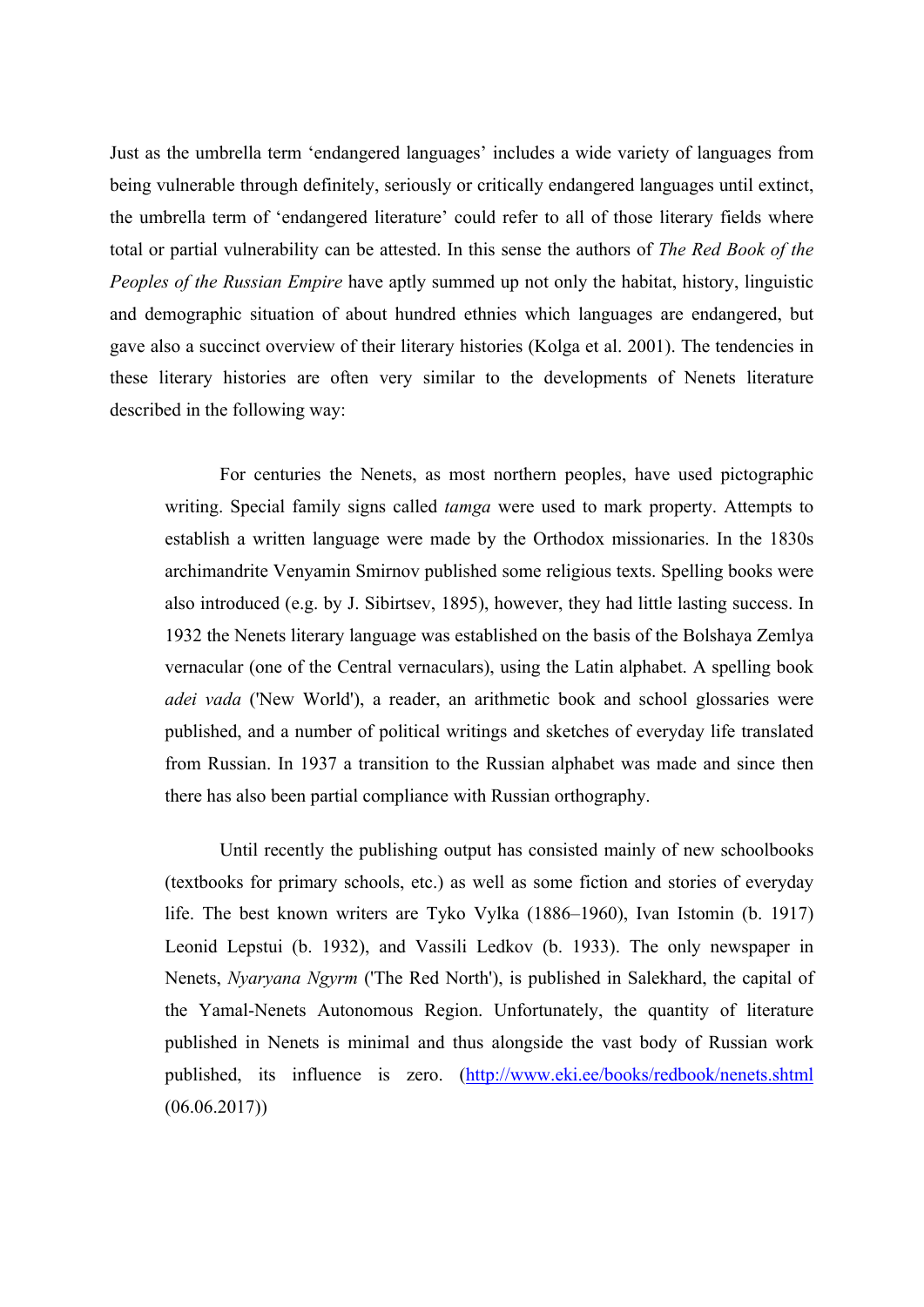As in the case of all the indigenous population of Russia, also in the case of Nenets the overt power politics from the tsarist Russia, Soviet Regime until the present days of Russia uses more covert means to strengthen their regimes, with its principal aim of assimilating the local populace. However Nenets literature has proved in various forms its global relevance, if we think about their rich folklore or the postcolonial ecopoetry of Yuri Vella (cf. Lukin 2008; Toulouze 2011; Niglas 2005).

Bearing such stories in our mind, the aim of this chapter is first of all not to grade or classify literary fields in this respect but to point to the need of greater systematic insight into general or partial endangerment of the literary field. In doing so, we pay attention not only to its code, its agency and its texts but also to the vulnerability of creative processes in the literary field. With it, these four factors should be all set into relation to the production, distribution, reception and processing of the literary works. Since the factors manifest differently in the just listed subfields of the literary field, endangered literary phenomena should be considered along multiple conjunctions. Otherwise formulated, it is important to look to the interplay of code, agency, process and text in all the literary subfields.

#### VAST, MINOR AND ENDANGERED LITERATURES

The broad term of literature assumes all the imaginative or creative linguistic utterances, especially those of recognized artistic value. Central to literary pieces—be it oral, written or digital—, is the dominating manifestation of the poetic or aesthetic function among all other communication functions. This also induces that we can look at any verbal expression as a kind of "literary output", as well as literature is able to include any verbal genres to its use. It is without question, that the moment the aesthetic production of a language drops the language shows a serious endangerment. And the more we boost literary productivity, the better the linguistic skills of the speakers.

Considering the linguistic diversity of literature, it is worth stating that eleven literary worlds (each having more or less 100 million mother tongue speakers) produce works for 51 percent of the world's population (in Mandarin Chinese, English, Spanish, Arabic, Hindi, Portuguese, Bengali, Russian, Japanese, French and German, see Skutnabb-Kangas 2000). These all have vast stores of literature, oral written and digital. A further 200 or so languages are used for literary production of another 44 percent of the world's population (like Bulgarian, Finnish, Rumanian, or Mongolian). Consequently over 6000 languages are spoken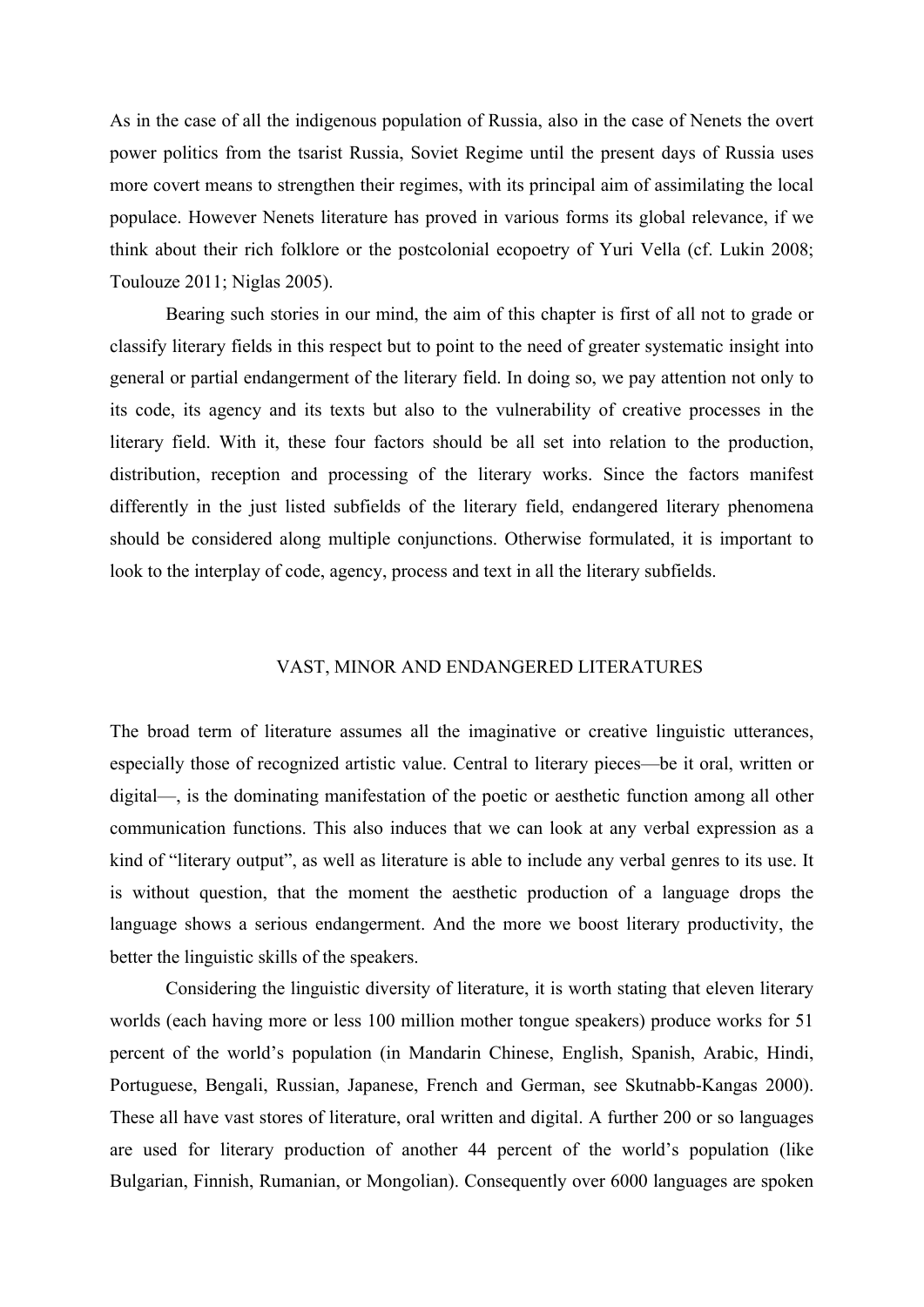by groups of less than a million people each, with some languages of less than 1000 or even 10 speakers. Literary production and survival in these languages are highly vulnerable. Being conscious that 95 percent of the world's languages are spoken by only 5 percent of its population, we can see that linguistic diversity of the literary field is highly influenced by the extinction of these languages. Moreover, literary production in these languages is made very difficult, and inside literary scholarship literatures of endangered languages have a very weak position.

Along the three major groups outlined above based on the numbers of their speakers, it is productive to consider the applicability of this criteria to the literary fields of these languages. Along this argumentation line we can introduce the terms of vast, minor and endangered literatures.

For literatures written in the languages of the first group the term of 'vast literatures' can be introduced. They all possess strong autonomous literary fields, that means they are well established, majoritarian literary fields of modern nation states. These autonomous literary fields with international literary infrastructure are constituted by an elaborated social set of agents (e.g. a high number of authors, literary agents, publishers, critics, readers) under relatively favourable economic, political and cultural conditions. These conditions are supported by the rules established nationally but also globally.

Literary production of the second group, naming it with the term of 'minor literature', possesses also autonomous literary fields, however they are economically not as profitable as in the case of the first group. They are much less translated into other languages since they absorb works of the first group, and have much less potential buyers.

Literatures of the third group, labelled as 'endangered literature', can in no way speak of having autonomous literary fields, and not even about classifying itself as 'literatures' in a narrow sense (that would require a higher amount of published materials—at least as most of the literary scholars would presuppose). However endangered literature is definable not only through what is materialized (e.g. printed, digitalized) or potentially there (oral knowledge) but also through what is not there, through what cannot be there: the so called *missing output*. In this respect, endangered literatures are the subaltern worlds of *Weltliteratur*. Therefore, if a work appears in one of these languages, let's say in the Vepsian language, it does not need a complex literary infrastructure in order to be classifiable as part of a so called 'Vepsian literature'. All of ever spoken languages have possessed aesthetic linguistic forms that we nowadays would label with the term literature, no matter how well humanity could and can document it, no matter if it is oral, written or digital. Literature in this sense is universal, and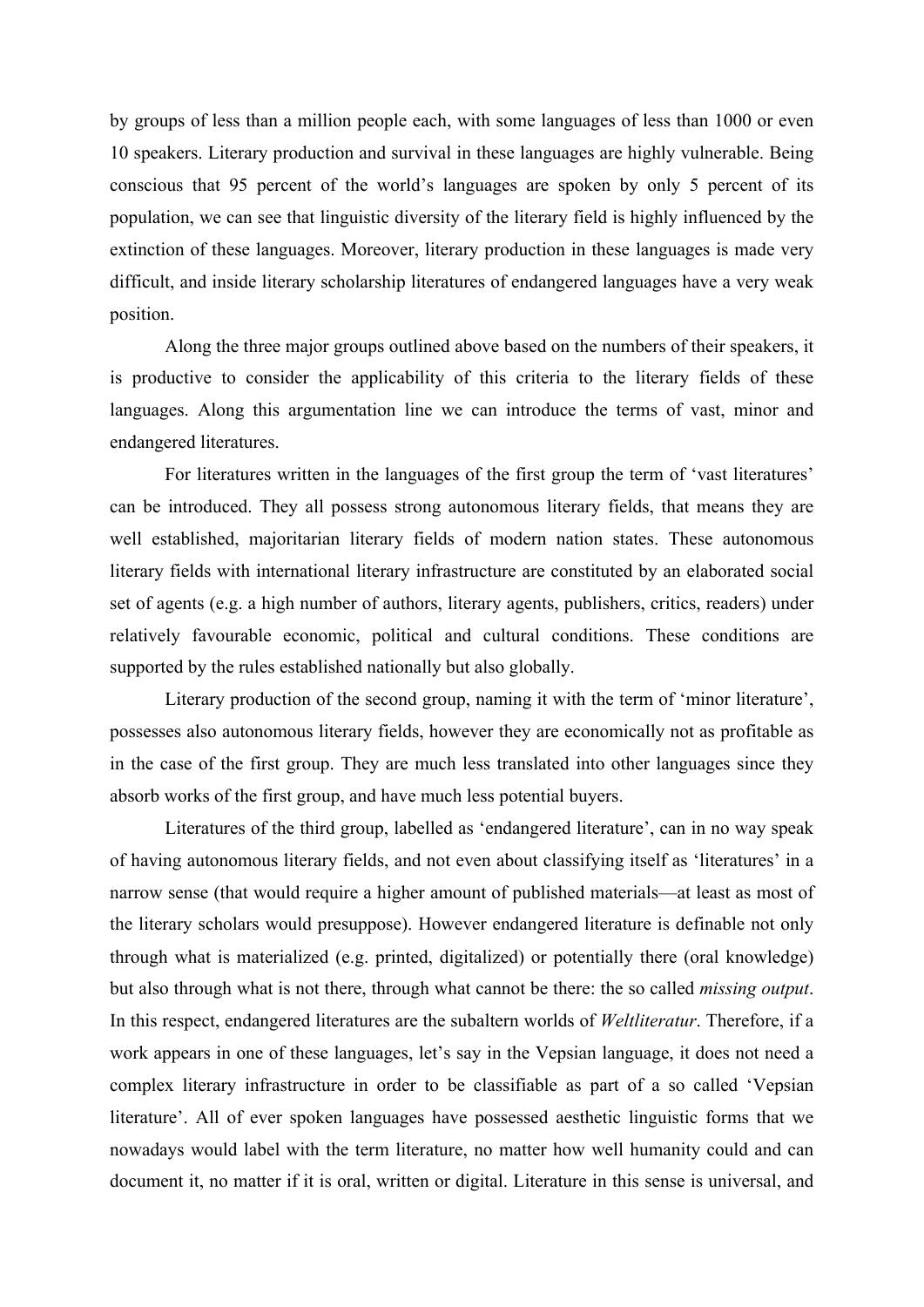an organic part of a language culture. Therefore our third category includes literary worlds with oral traditions that we could document in depth (like the Karelian), or we could not document (like the Merya and Muroma), or we could or can partially document (like Khanti and Mansi), with strong written traditions (like Komi and North-Sámi) or weak written traditions (like Vepsian) and with weak or completely absent digital forms (like Pontic Greek or Urum). In works of several authors who are multilingual, but do not or cannot write in the endangered languages they otherwise ethnically identify with, we can trace aesthetic functions of the first language and often emotional topics related to language change. E.g. the Norwegian Aagot Vinterbo-Hohr's literary début in 1987 (*Palimpsest*) contains reflections on her Sámi background, her language change into Norwegian, while Sámi original poetical insertions segment the text. Similar examples can be found in the works of the Hanti Jeremey Aipin or the Manysi Juvan Shestalov.

#### ENDANGERMENT

## REGARDING THE CODE, AGENCY AND PROCESSES OF A LITERARY TEXT

As mentioned at the beginning of this chapter, beside ethnolinguistic vitality it is necessary to consider what and how does influence the unfolding conditions of literatures written in all languages of the world. Therefore in the sections below let us have a look at various factors of the literary work and of the literary field and shortly consider their components.

In case of the code, it is worth considering their possible aesthetic manifestations as oral, printed or digital, as well as their transferability among its reading generations. But here is also worth thinking of such smaller issues as censoring out dialects, sociolects or code switching and slang expressions.

Regarding agency we think not only about e.g. writers, editors, critics, readers, translators, cultural activists, teachers and their unions but of bureaucrats, politicians and further institutions, who play a role in manifesting freedom of literary expression, or can influence literary vitality on the whole. For e.g. in the dictatorship of Ceausescu not only the life of minority but also majority writers would have been threatened if they were criticizing the system. Not to speak of the Sofin case in Volga region of Russia beginning of the 1930s. In Stalin's terror regime hundreds of Finno-Ugric authors and cultural figures (Mari, Mordvin, Udmurt, Komi and Karelian) were persecuted in a short time, putting a drastic end to the previous decades of constant literary developing.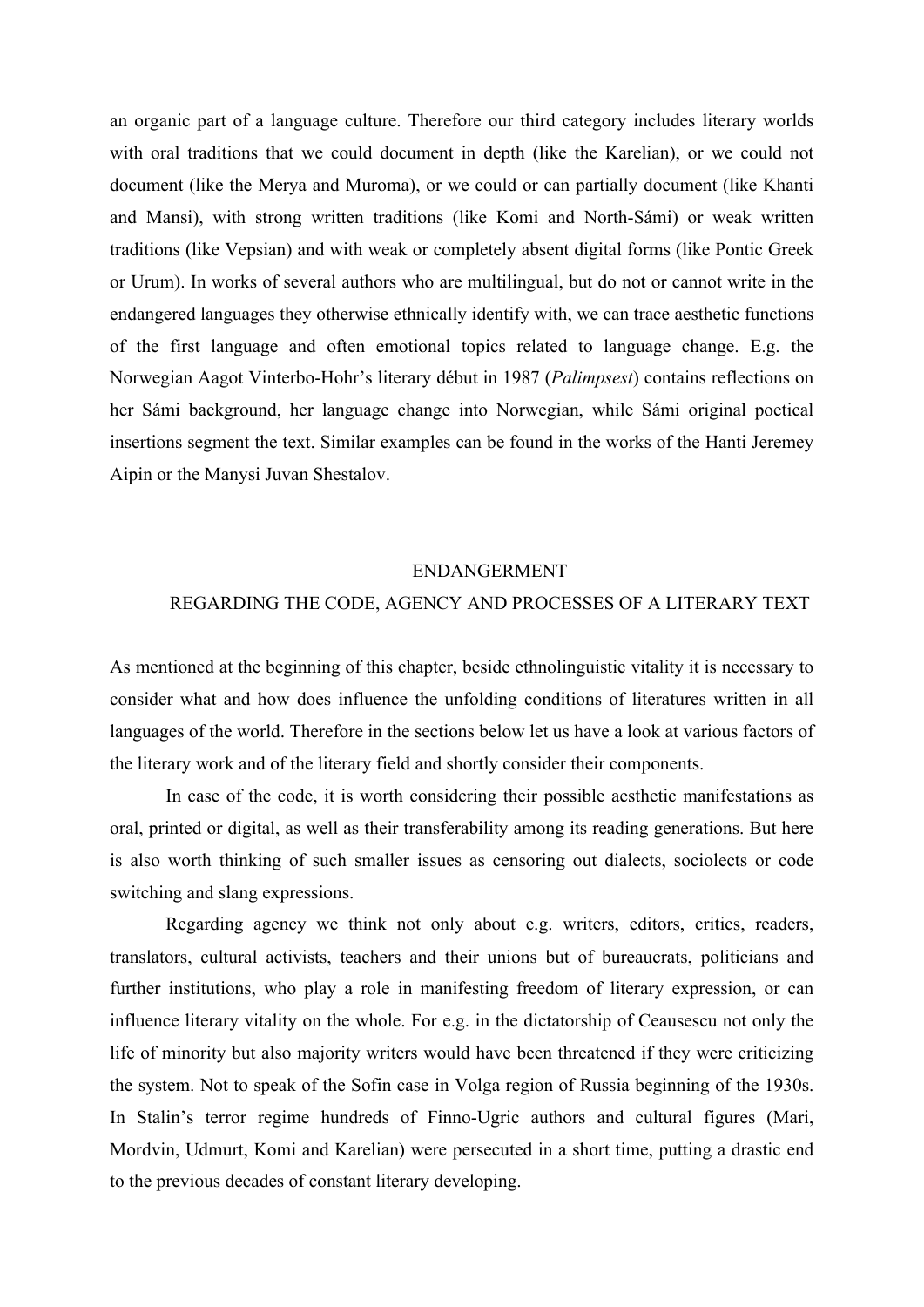Regarding creative processes it is worth thinking of all the works a person, a collective unit or an institution does in order to support the unfolding of a literary field, be it e.g. as writing, translating or performing a poem, taking decision on literary curricula of universities or organizing literary contests for kids in cultural revitalization processes. When recently for example, state subsidize have been suddenly and severely cut back from the Finland-Swedish literary and cultural organizations, many of the creative processes in this language have been placed at risk of not being able to be carried out further. When authors, journalists, film editors get less or no support for creating their artistic works, or they cannot be broadcasted literary processes run into danger. Several authors report that their creative process is sometimes critically influenced by editors or other regulations. The Transylvanian-Hungarian writer András Visky talks in several of his interviews about how the title of his works were supposed to be changed or how the time limit forced for his plays endangered the authorial message.

Texts include manuscripts, oral, printed or digitalized versions of literary works, their translations, critical evaluation or their processing e.g. in educational works. Not only texts of endangered languages are worth to be considered, but any other textual product of the literary field that can be censured or destroyed because of cultural, religious, economic or political reasons. As an example let us recall the 1930s Nazi book burnings when the German Student Union ceremonially burnt hundred thousands of books. Those books were considered to be written by Jewish pacifist, classical liberal, anarchist, socialist, and communist authors, who were viewed as being subversive and opposing to the dominant political ideology.

### ENDANGEREMENT OF THE LITERARY FIELD

Literary production means not only writing, translating but also printing, digitalizing, documenting a literary work. In cases of all those languages that cannot phase the digital turn, their literary production is endangered to reach into the new medium. Not to speak about the oral narratives or printable manuscripts of recently migrated authors from Africa, whose literary production faces new risks in their new social context.

Distribution of literary works does not only depend on the local but also of the global literary infrastructure. While on the one side with the more and more globalization of the book markets very distant literary worlds can get into contact, on the other side less and less translations have been done from minor or endangered languages into the bigger languages.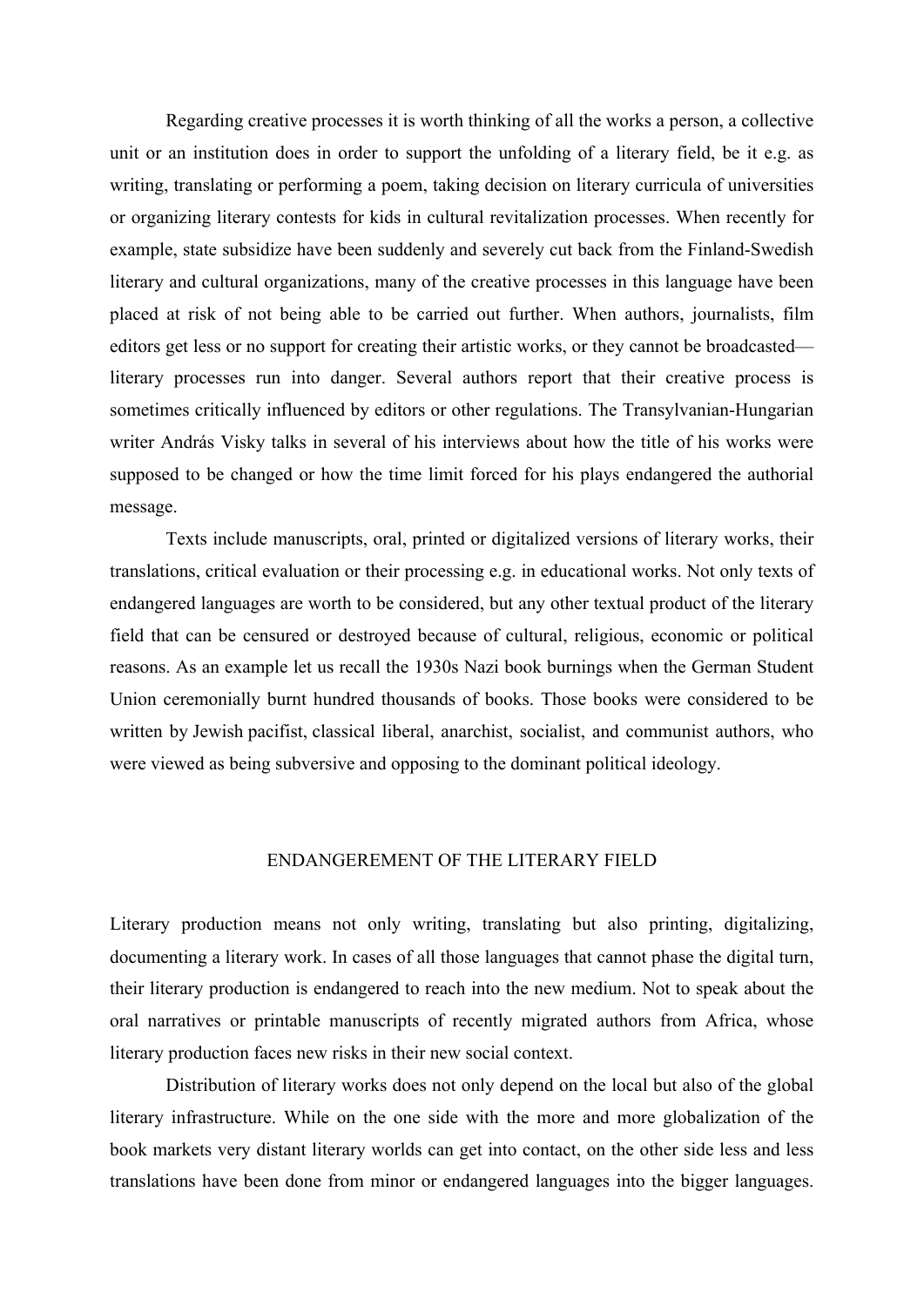Thus the present global but many national distribution strategies are mainly one way streets. However, the developments of contemporary social media have offered several new forms for enabling publicity for previously silenced authors and their audiences—and we have to remain hopeful that aesthetic products will always find their suitable distribution.

Obstacles not only in the production or distribution but also in the reception of the literary production can be observed, such as in the case of the lontar reading tradition practiced by the Sasaks for many centuries on Lombok in eastern Indonesia. Due to recent preference of Arabic and Indonesian in ritual and religious contexts, lontar readings are suddenly no longer performed. According to Peter Austin, a leading scholar in documentary linguistics, this endangered literary practice of performing readings of manuscripts originally written on the dried leaves of the lontar palm has fallen into disuse on Lombok, mainly because of lack of interest from younger generations and association of it with non-Islamic practices. Especially because of their Hindu and animistic beliefs are these manuscripts nowadays dispreferred by the majority of Muslim leaders and therefore the local Nusa Tenggara Barat government (Austin 2009).

Processing of the literary works include among others the integration of literary works in other fields of the society (e.g. in scholar curricula, social life), of their interlingual or intermedial translations, or their usage in the revitalization movements. Several succeeded projects can be reported from  $19<sup>th</sup>$  century when languages managed to booster their literary output, and successfully integrate into their political and cultural emancipation. Hungarian, Czech and many other, today so-called national literatures are a good example for this.

## LITERARY DIVERSITY AS HUMANISTIC VALUE

Languages in assimilation processes, cultures without their language education, writers unable to publish their books, poems, and stories, literary organizations forbidden from meeting, social media communities chilled by government infiltration, and rising incidents of blackmail and extortion of literary agents—all of these are issues belonging to be considered under the wide umbrella term of endangered literature. Though recent decades document a growing scholarly interest in literatures of endangered languages (see indigenous and postcolonial studies) and a growing number of literary publications in this regard, as well as the democratization of world literature and cultural policies, the work is—as David Golumbia